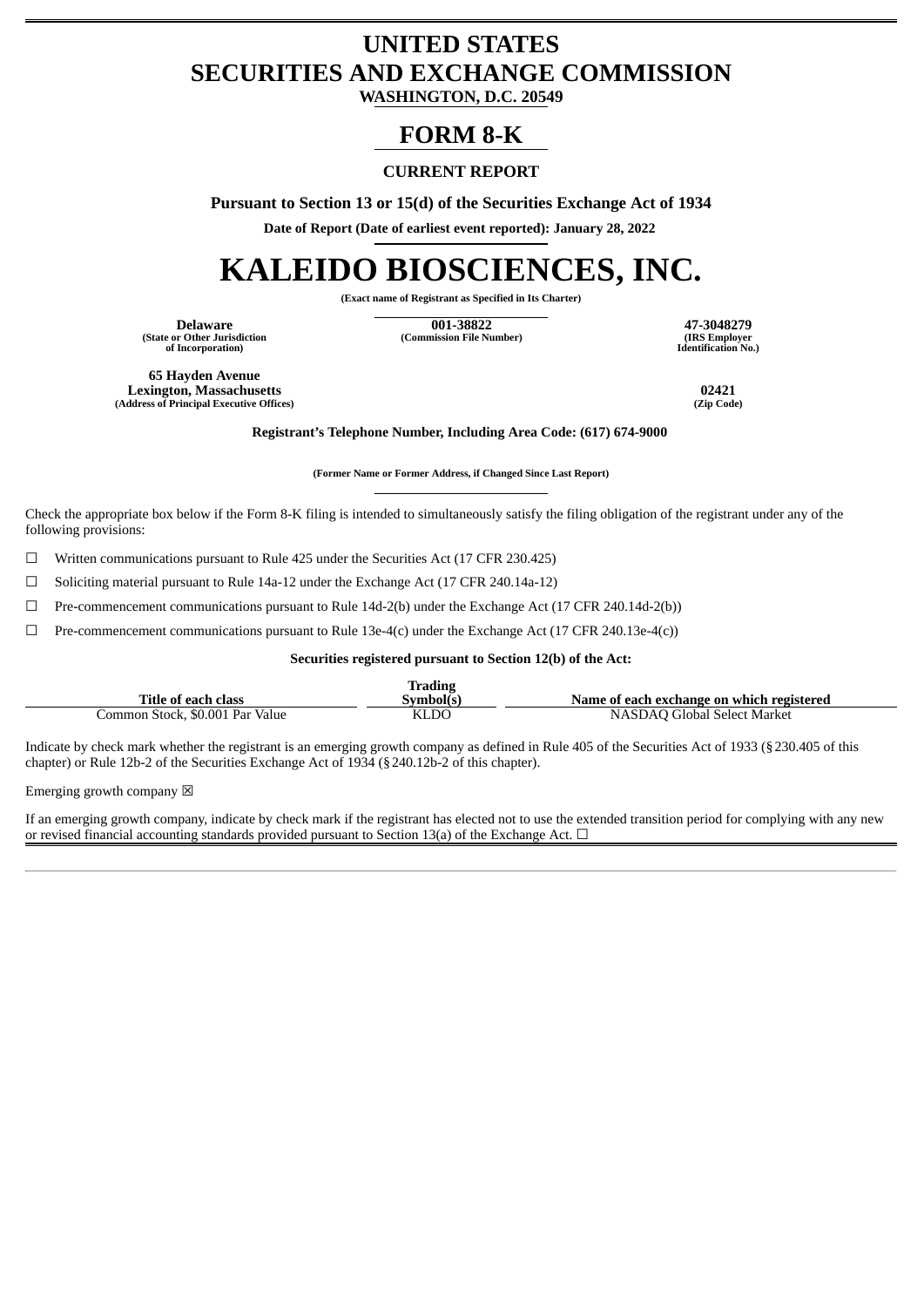#### **Item 8.01 Other Events.**

The Company has decided to halt work on a planned Phase 2 chronic obstructive pulmonary disease (COPD) study and terminate its agreement with the COPD Foundation. These decisions were made in order to re-align resources and focus the Company's efforts.